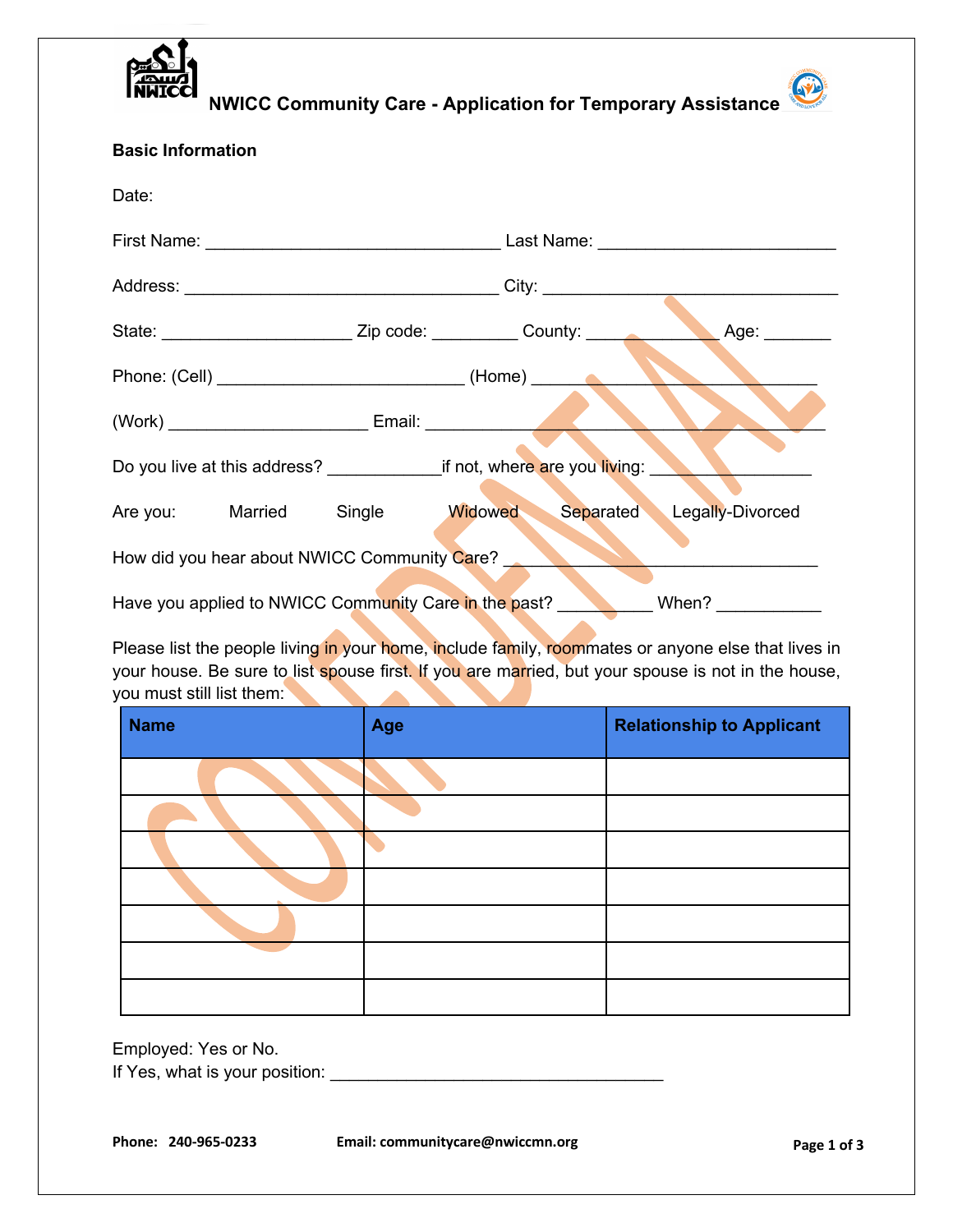

**NWICC Community Care - Application for Temporary Assistance**

If you are unemployed, how long have you been unemployed: (further proof may be required if unemployed for more than 9 months)

Do you receive any type of assistance through the county or public agency? (Public assistance could include, MFIP, DWP, EBT/Food Stamps, Refugee Cash Assistance, Child Care Assistance, Housing, Medical Assistance, Social Security, etc.)

| If so, what do you receive?                           |        |
|-------------------------------------------------------|--------|
|                                                       | Case # |
| Have you received any assistance that recently ended? |        |
| If so, when did it end and why?                       |        |
| Please explain your need in detail:                   |        |
|                                                       |        |
|                                                       |        |
|                                                       |        |

## **Income and Expenses-include proof of income for every adult in your household**

| Type of Income   Amount | How often? | <b>Expense</b> | <b>Amount</b> |
|-------------------------|------------|----------------|---------------|
|                         |            |                |               |
|                         |            |                |               |
|                         |            |                |               |
|                         |            |                |               |
|                         |            |                |               |

**Remember, include proof of: County assistance approval or denial letter. Income & Expenses (paystubs, lease, utility bills, etc.) Emergency Need (State of Minnesota Photo ID or Driver' License)**